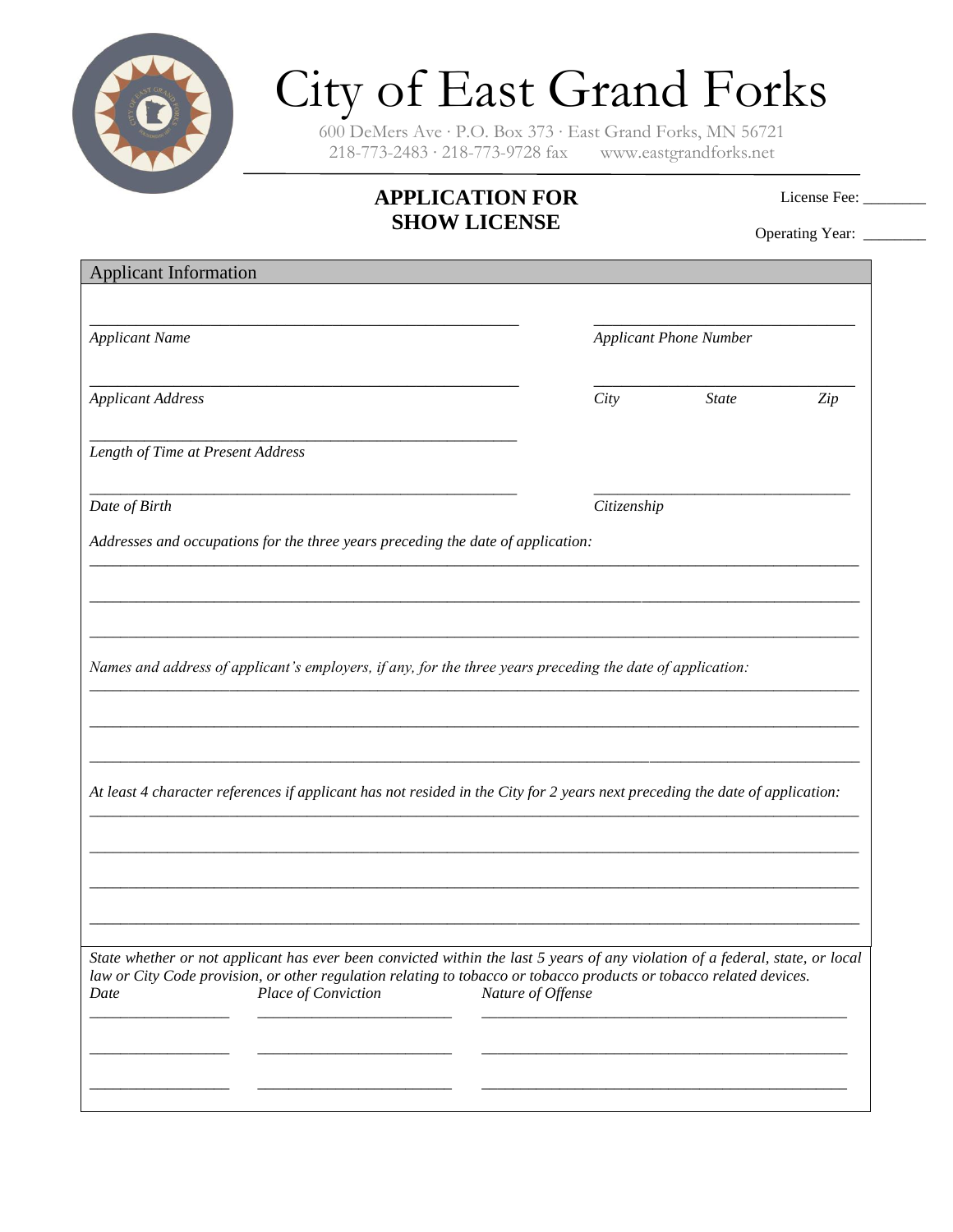## City of East Grand Forks Application for Dance License

| <b>Business Information</b>           |      |                              |     |  |
|---------------------------------------|------|------------------------------|-----|--|
| <b>Business Name</b>                  |      | <b>Business Phone Number</b> |     |  |
| <b>Business Address</b>               | City | <b>State</b>                 | Zip |  |
| Federal Tax ID#                       |      | $MN$ Tax ID #                |     |  |
| Corporate Information (if applicable) |      |                              |     |  |
| Corporate Name                        |      | <b>Phone Number</b>          |     |  |
| Corporate Address                     | City | <b>State</b>                 | Zip |  |

I hereby certify that I have completely filled out the entire above application, together and that the application is true, correct, and accurate.

| Signature of Applicant                                                                                 | Date                                                                                                      |
|--------------------------------------------------------------------------------------------------------|-----------------------------------------------------------------------------------------------------------|
| <b>Print Name</b>                                                                                      | Title                                                                                                     |
| Internal Use Only                                                                                      |                                                                                                           |
| The following items need to be completed and/or attached in order for the application to be processed: |                                                                                                           |
|                                                                                                        | *Application fee paid in full: $\Box$ yes $\Box$ no Payment Type: $\Box$ cash $\Box$ check #<br>Receipt # |
| *Application completed in full and signed: $\Box$ yes $\Box$ no                                        |                                                                                                           |
| *Approved $\Box$ yes $\Box$ no<br>License Number                                                       |                                                                                                           |